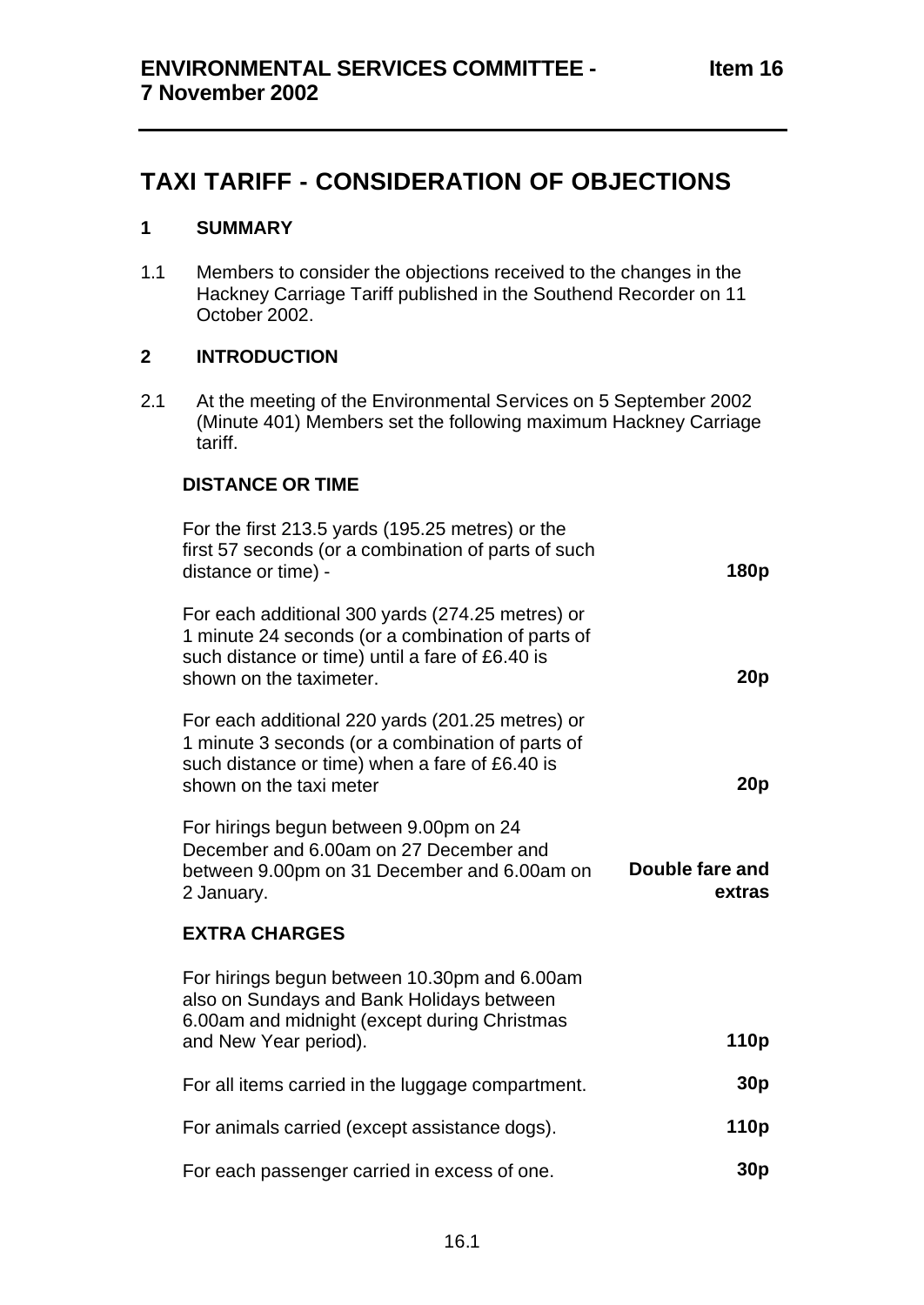Despoilment charge. **(up to maximum)**

**£75**

- 2.2 This tariff was duly advertised with an effective date of 4 November 2002 and a number of objections to the changes have been received which have not been withdrawn.
- 2.3 The Council is required to consider the objections, and either:
	- Set a further date, not later than two months after the first date (4) November 2002), on which the tariff shall come into force, if there is to be no modification, or
	- Modify the tariff and set an effective date being not later than two months after the first date.
- 2.4 Members should note that companies supplying the computer chips required to operate the taximeters, require at least 14 days notice prior to the fitting of these chips to the meters.

## **3 OBJECTIONS**

- 3.1 A total of 51 letters were received prior to advertising the tariff. These letters requested that the Council do not change the existing tariff structure, and suggested a further review of the tariff next year, after discussion with the Taxi trade.
- 3.2 29 of these people also submitted further objections after publication of the tariff change.
- 3.3 A total of 121 objectors responded to the published changes. Many of the letters stated multiple reasons for objection, and a summary of the objections is shown below:

| <b>Objection/Comment</b>                                                                                                                          | No. |
|---------------------------------------------------------------------------------------------------------------------------------------------------|-----|
| The tariff was determined without proper consultation                                                                                             | 35  |
| The tariff will have the effect of a net fare reduction and loss of<br>earnings by drivers                                                        | 28  |
| The removal of the 20p booking charge and the charging of an extra<br>110p from 22:30 (was 100p from 21:00) does not equate to a fare<br>increase | 62  |
| Removal of 20p booking charge, as it was used to cover 'dead<br>mileage' from rank to pick-up point                                               | 2   |
| The evening/night journey extra is in respect of unsociable working<br>hours and should not be changed to 22:30.                                  | 62  |
| Elderly people not in receipt of taxi vouchers will suffer from the                                                                               |     |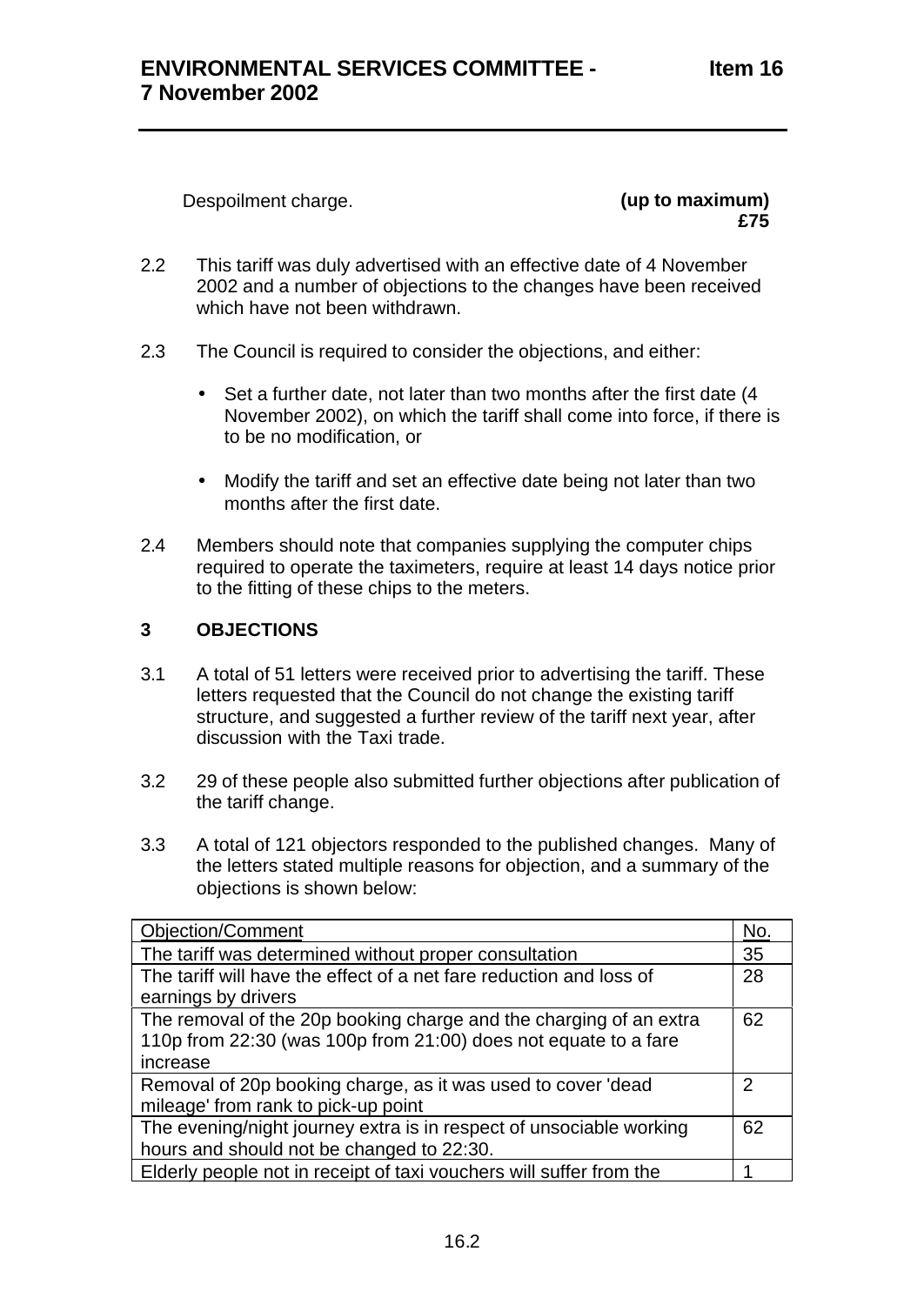| increase in the tariff                                                        |    |
|-------------------------------------------------------------------------------|----|
| Applying a fixed percentage increase to the tariff does not relate to the     | 26 |
| actual increases in Taxi running costs                                        |    |
| License fees increasing more than tariff                                      |    |
| Following changes to the Hackney Carriage conditions, changes to the          | 62 |
| tariff will affect customers faith in the Taxi trade of the Rochford District |    |
| Propose that no fare change is encountered this year, and that a              | 61 |
| revision is put forward for Christmas and New Year, and a new tariff is       |    |
| negotiated for next year.                                                     |    |
| Fares should be left unchanged at least for a further 12 months               | າ  |

3.4 Copies of all objections received have been placed in the Members' lounge, Rayleigh.

### **4 OBSERVATIONS**

- 4.1 There are 90 objections relating to loss of earnings, particularly in respect of the removal of the 20p booking charge and the change to the time applicable to the extra charge for evening/night journeys. The tables at Appendix 1 show a comparison of fares between the existing tariff and the proposed tariff over distances of 1 to 5 miles.
- 4.2 The removal of the booking charge would appear to reduce the overall level of fare increase. However, no information is available in respect of the relationship between the level of unbooked and booked hirings. Booking charges appear to be operated by only one other Essex Authority.
- 4.3 The change of effective time from 21:00 to 22:30 for the evening/night journey extra shows a decrease of at least 80p. No information is available in respect of the number of journeys undertaken by the trade during that one and a half-hours.
- 4.4 62 objectors made reference to the evening/night journey extra as being in respect of unsociable working hours. The following Essex Authorities also operate this extra.

| <b>Basildon District Council</b>   |
|------------------------------------|
| <b>Thurrock Borough Council</b>    |
| <b>Tendring District Council</b>   |
| Southend on Sea Borough Council    |
| <b>Colchester District Council</b> |
| <b>Braintree District Council</b>  |
| Uttlesford District Council        |
| Castle Point District Council      |

- 10pm to 6am
- 11pm to 7am
- Midnight to 6am
- 9pm to 6am
- 11pm to 6am
- Midnight to 6am
- Midnight to 6am
- 10pm to 6am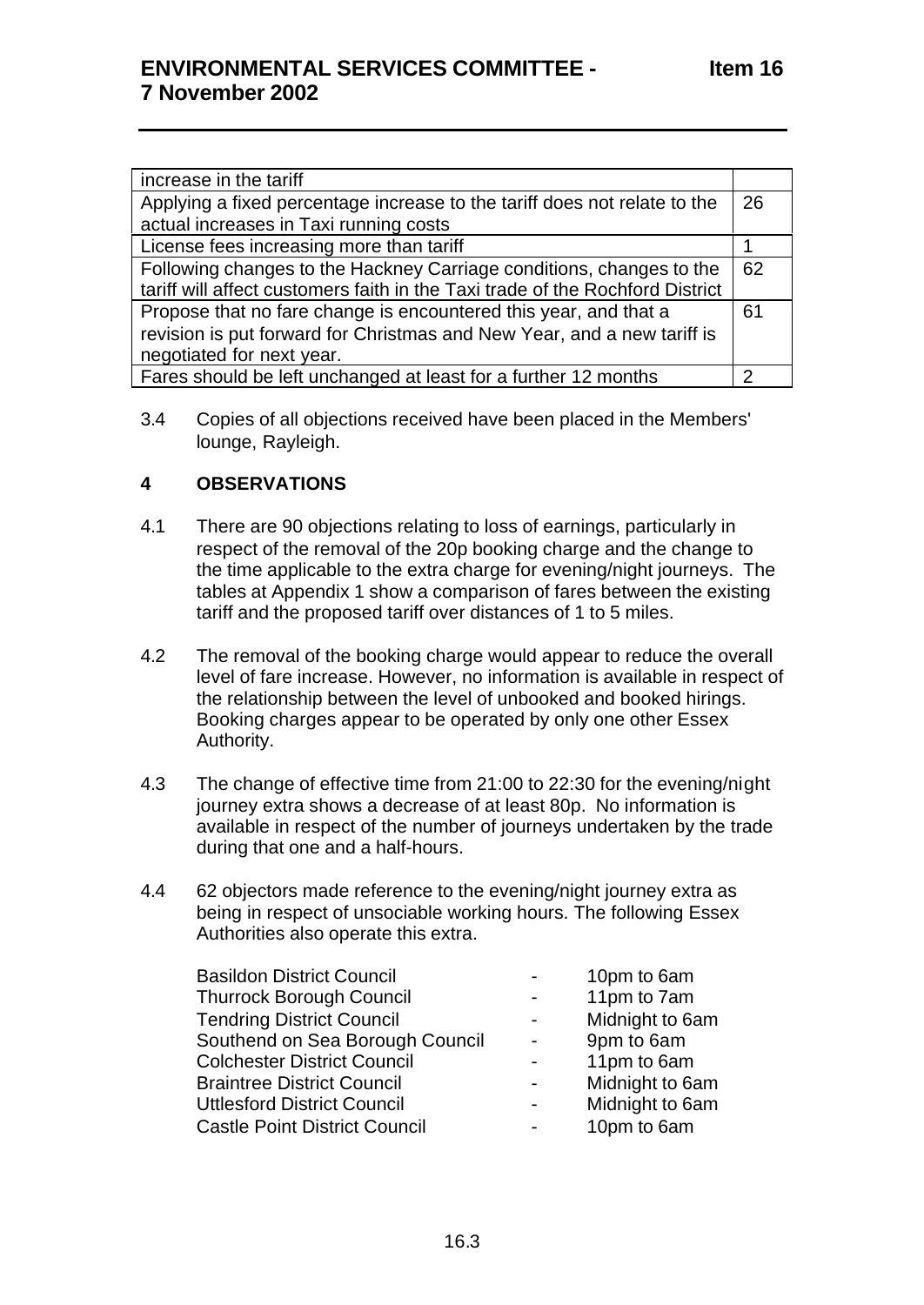- 4.5 The National Private Hire Association has commented that most Councils are increasing their tariffs to encourage night drivers to work. The Association has also provided a financial model for tariff calculation, which was received on the 29 October 2002. The model is sophisticated and if Members wish, a further report will be prepared on possible use.
- 4.6 61 objectors suggested making no change to the existing tariff, and reviewing it in the future. This would provide members with an opportunity to consult with local drivers and circuit owners by meeting representatives from the local drivers and circuit owners associations. If members are minded to pursue this option, an effective date for the existing tariff to remain in force should be set as in 2.3 above.

### **5 REQUESTS FOR FURTHER DISCUSSION**

5.1 Since the completion of the Taxi Review the four Companies operating in the District have formed the Association of Circuit Company Owners in the Rochford District, A-C-C-O-R-D. A group of drivers have also formed the Central Rochford Taxi Association. Both of these groups have requested the opportunity to speak directly with Members in order to assist in any further deliberations on the service.

### **6 PARISH IMPLICATIONS**

6.1 Taxi services operate throughout the whole of the District.

#### **7 RESOURCE IMPLICATIONS**

7.1 Officer and Member time in dealing with Taxi issues.

#### **8 RECOMMENDATION**

It is proposed that the Committee **RESOLVES**

- (1) To determine the Hackney Carriage Tariff
- (2) To determine the effective date of the Hackney Carriage Tariff.
- (3) To determine a view in respect of the request of the two organisations to meet with Members.
- (4) To determine whether further consideration be given to future usage of the National Private Hire Association tariff model provided.